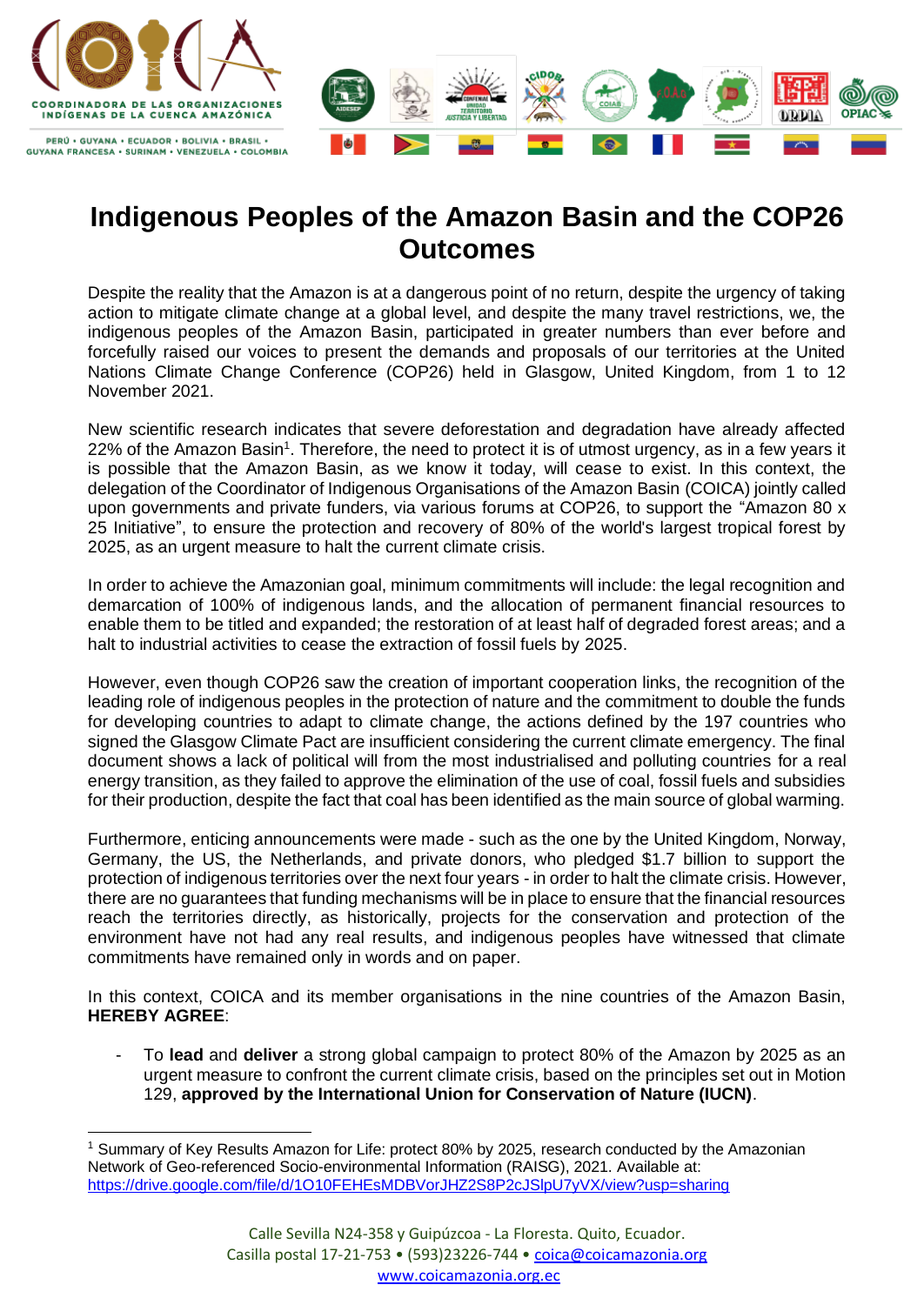

**GUYANA FRANCESA · SURINAM · VENEZUELA · COLOMBIA** 



- To **manage** and **coordinate** direct funding mechanisms for indigenous peoples through the 80 x 25 Initiative, as a practical measure to ensure that funds directly reach those of us who inhabit and defend the territories, and as key players with the capacity to offer viable and effective solutions for the protection of nature and the mitigation of climate change.
- To **urge** the governments of the Amazon Basin to recognise indigenous peoples' contributions to the nationally determined contributions (indigenous NDCs) as a strategy to reduce emissions and adapt to climate change; bearing in mind that the carbon stock of forests in indigenous territories and their contribution to the reduction of greenhouse gas emissions are not the result of the application of public government environmental policies, but of collective territorial management, based on the traditions and ancestral wisdom of indigenous peoples.
- To **remain alert, vigilant** and **monitor** the agreements set out in the Glasgow Climate Pact, in order to acknowledge the efforts or condemn the inaction that will be evident in the near future of the planet.

It has already been 27 years since the countries who signed the United Nations Conventions on Climate Change have been meeting to define global agreements on emission reduction targets, but the climate goals have not been met. The climate crisis is only getting worse, causing more and more losses, damage, and social, economic, and environmental threats. Faced with this situation, it is necessary to ask: Who is responsible for this damage? Who is responsible for the consequences of a reality that puts the survival of humanity at risk?

It is time to end the hypocrisy and doublespeak. The governments of the Amazon basin commit themselves at international events to work towards mitigating climate change, but at the same time they pass laws that invade our territories and violate our rights by developing extractive projects. It is time that, once and for all, developed countries, financial institutions, the United Nations, governmental and non-governmental organisations work together with indigenous peoples and organisations to turn the commitments they have made into action in order to meet climate goals and guarantee the protection of the Amazon. Our planet cannot survive without the Amazon.

A living Amazon ensures humanity's survival.

01th December 2021.

With kind regards,

## **COICA BOARD OF DIRECTORS (CDC)**

José Gregorio Díaz Mirabal **COICA General Coordinator**

Tuntiak Katán Jua **Elecio Da Silva Manchineri** 

 **COICA Vice Coordinator Territories and Natural Resources Coordinator**

 **Cooperation Coordinator Coordinator**

Adolfo Chávez Beyuma Tabea Casique Coronado **International Relations and Education, Science and Technology**

> Calle Sevilla N24-358 y Guipúzcoa - La Floresta. Quito, Ecuador. Casilla postal 17-21-753 • (593)23226-744 • [coica@coicamazonia.org](mailto:coica@coicamazonia.org)  [www.coicamazonia.org.ec](http://www.coicamazonia.org.ec/)